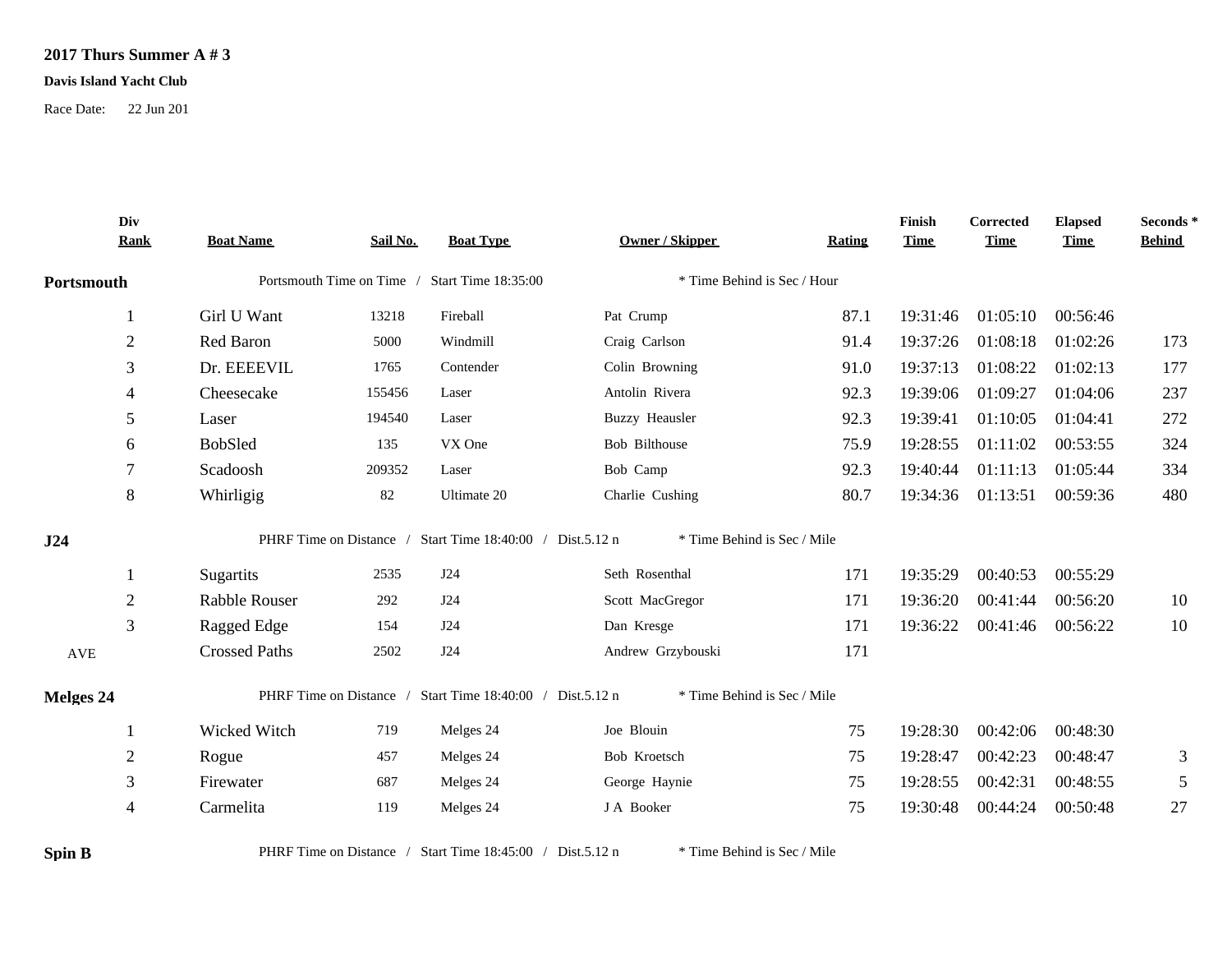|                      | 1               | Tenacity                | 241   | Laser 28                                                  | Ken Hardy                   | 132 | 19:34:12 | 00:37:56          | 00:49:12 |     |
|----------------------|-----------------|-------------------------|-------|-----------------------------------------------------------|-----------------------------|-----|----------|-------------------|----------|-----|
|                      | $\overline{2}$  | Son of A Sailor         | 11    | Elliott 770                                               | Todd Saunders               | 111 | 19:34:33 | 00:40:05          | 00:49:33 | 25  |
|                      | $\mathfrak{Z}$  | Privateer               | 282   | S <sub>2</sub> 9.1                                        | Chris Jones                 | 132 | 19:37:02 | 00:40:46          | 00:52:02 | 33  |
|                      | $\overline{4}$  | Alliance B              | 734   | Capri 30                                                  | Bob Glaser /Tom Barry       | 108 | 19:35:44 | 00:41:31          | 00:50:44 | 42  |
|                      |                 |                         |       |                                                           |                             |     |          |                   |          |     |
|                      | 5               | Meltemi                 | 40787 | S <sub>2</sub> 9.1                                        | Alex Korakis                | 132 | 19:37:48 | 00:41:32          | 00:52:48 | 42  |
|                      | 6               | Junior                  | 41186 | J27                                                       | Frank Selph                 | 123 | 19:37:23 | 00:41:53          | 00:52:23 | 46  |
|                      | $\tau$          | Dr Bligh                | 30    | S <sub>2</sub> 9.1                                        | Michael Maher               | 132 | 19:39:01 | 00:42:45          | 00:54:01 | 56  |
| Spin A               |                 |                         |       | PHRF Time on Distance / Start Time 18:50:00 / Dist.5.12 n | * Time Behind is Sec / Mile |     |          |                   |          |     |
|                      | $\mathbf{1}$    | J-Hawk                  | 46625 | J105                                                      | David Arata                 | 72  | 19:34:41 | 00:38:32          | 00:44:41 |     |
|                      | $\overline{2}$  | Fire & Ice              | 83198 | J105                                                      | George Cussins              | 81  | 19:36:00 | 00:39:05          | 00:46:00 | 6   |
|                      | $\mathfrak{Z}$  | Alpha Dog               | 83170 | Sr 33                                                     | Gordon Latrobe              | 63  | 19:34:40 | 00:39:17          | 00:44:40 | 9   |
|                      | $\overline{4}$  | No Limit                | 39526 | Farr 395                                                  | Neal Burns                  | 42  | 19:33:24 | 00:39:49          | 00:43:24 | 15  |
|                      | 5               | Mad Cow 2               | 46453 | $B-32$                                                    | Chip Merlin                 | 54  | 19:35:14 | 00:40:38          | 00:45:14 | 25  |
|                      | 6               | Rocket                  | 48    | <b>J35</b>                                                | Tarry Grimsdale             | 72  | 19:37:35 | 00:41:26          | 00:47:35 | 34  |
|                      | $\tau$          | Wired                   | 39511 | Farr 395                                                  | Achilles/ Brocks            | 42  | 19:35:05 | 00:41:30          | 00:45:05 | 35  |
|                      | $8\phantom{.0}$ | No Way Jose             | 42696 | J35                                                       | Jose Suarezhoyos            | 72  | 19:37:55 | 00:41:46          | 00:47:55 | 38  |
|                      | 9               | Tampa Girl              | 83242 | J120                                                      | <b>Bill Terry</b>           | 54  | 19:36:33 | 00:41:57          | 00:46:33 | 40  |
|                      | 10              | Kicks                   | 50    | J92s                                                      | Peter Hartleb               | 99  | 19:41:49 | 00:43:22          | 00:51:49 | 57  |
| <b>Racer Cruiser</b> |                 |                         |       | PHRF Time on Distance / Start Time 18:55:00 / Dist.4.56 n | * Time Behind is Sec / Mile |     |          |                   |          |     |
|                      | $\mathbf{1}$    | Eagle's Wings           | 21004 | Tartan 34c                                                | <b>Bill Cooper</b>          | 174 | 19:51:12 | 00:42:59          | 00:56:12 |     |
|                      | $\overline{2}$  | Wing It                 | 43620 | Irwin 39 Citation                                         | Mike Doyle                  | 126 | 19:48:52 | 00:44:17          | 00:53:52 | 17  |
|                      | 3               | Revenge                 | 005   | Dufour 34                                                 | Lee Burstiner               | 126 | 19:50:32 | 00:45:57          | 00:55:32 | 39  |
|                      | $\overline{4}$  | License to Chill        | 007   | Beneteau First 235                                        | Bob & Jackie Meyer          | 198 | 19:59:08 | 00:49:05          | 01:04:08 | 80  |
|                      | 5               | <b>First Wind</b>       | 4951  | CSY 44                                                    | Art Cupp                    | 138 | 19:55:01 | 00:49:32          | 01:00:01 | 86  |
|                      | 6               | <b>Blue Heron</b>       | -1    | Catalina 425                                              | Russell Hoadley             | 123 | 19:54:48 | 00:50:27          | 00:59:48 | 98  |
|                      | $\tau$          | Javelina                | 482   | Tartan 37                                                 | Ray Dunn                    |     |          | 00:50:45 00:58:57 |          | 102 |
|                      |                 |                         |       |                                                           |                             | 108 | 19:53:57 |                   |          |     |
| Non Spin A           |                 |                         |       | PHRF Time on Distance / Start Time 18:55:00 / Dist.4.56 n | * Time Behind is Sec / Mile |     |          |                   |          |     |
|                      |                 | Boat                    | 57    | Wavelength 24                                             | Larry Willis                | 180 | 19:47:48 | 00:39:07          | 00:52:48 |     |
|                      | 2               | <b>Emotional Rescue</b> | 22268 | C & C 36                                                  | Dave Coffee                 | 176 | 19:49:23 | 00:41:00          | 00:54:23 | 25  |
|                      |                 |                         |       |                                                           |                             |     |          |                   |          |     |